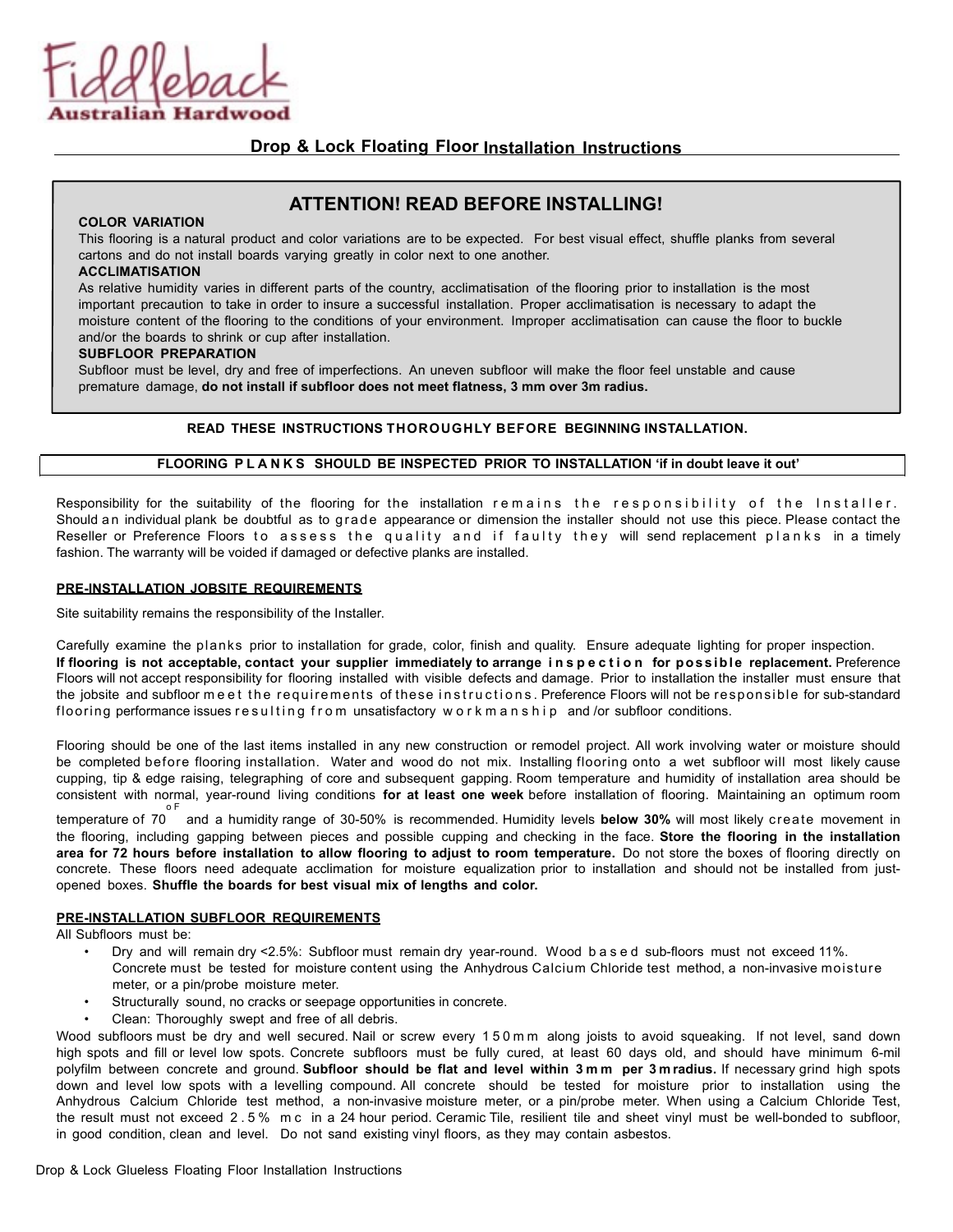A moisture test must be performed to ensure that the concrete slab is dry. Remember, a concrete slab on/below grade that measures dry today may become moist in the future due to rising groundwater. Installing a moisture barrier now may be viewed as an insurance policy against concrete becoming wet in the future. Preference Floors highly recommends that all installations over Concrete Slabs should only be completed after the application of a reputable Moisture Barrier to the slab. Preference Floors is not responsible for site related moisture issues. Suitable Moisture Barrier systems are available from quality suppliers such as, Mapei and Sika.

## **INSTALLATION TOOLS**

For all installation methods:

- Tape measure
	- Tapping block (trimmed piece of flooring)
	- **Pencil**
	- Pry bar or pull bar
	- Chalk line
- Wood or plastic spacers (12 -15 mm)
- Crosscut power saw
- 3M Blue Tape

Acceptable subfloor types:

- Structural Grade Plywood (at least 12 mm thick)
- Underlayment grade particleboard 19 mm
- OSB (at least 19 mm thick)
- Concrete slab
- Existing wood floor
- Ceramic tile, grout sound and intact.
- Resilient tile & sheet vinyl

## **STARTING YOUR INSTALLATION**

#### **Make sure subfloor is tested for moisture first and is properly prepared.**

Since natural flooring expands with any increase in moisture content, always leave at least a (12-15 mm) expansion space between flooring and all walls and any other permanent vertical obstructions, (such as pipes, island benches and cabinets). This space will be covered up once you reapply base moldings around the room. Use wood or plastic spacers during installation to maintain the nominated expansion space. **No area of connected flooring can be greater than 6-8m in width or 11-12m in length.** For larger room sizes install T-moldings or other transition trims that allow the flooring to expand and contract. T-moldings are suggested at interior doorways. Work from several open boxes of flooring and "dry lay" the floor before permanently installing the floor. This will allow you to select the varying grains & colors and to arrange them in a harmonious pattern. It also allows you the opportunity to select out very dark/light pieces for use in hidden areas in order to create a more uniform installation . Remember, it is the installers' responsibility to determine the expectations of what the finished floor will look like with the end user first and then to cull out pieces that do not meet those expectations. Begin installation next to an outside wall. This is usually the straightest and best reference for establishing a straight working line. Establish this line by measuring an equal distance from the wall at both ends and snapping a chalk line. The distance you measure from the wall should be the width of a plank plus approx. 12-15 mm for expansion space. You may need to scribe cut the first row of planks to match the wall in order to make a straight working line if the wall is out of alignment. You may want to position a few rows before starting installation to confirm your layout decision and working line. When laying flooring, stagger end joints from row to row by at least 20cm. When cutting the last plank in a row to fit, you can use the cutoff end to begin the next row. If cut-off end is 20cm in length or less, discard it and instead cut a new plank at a random length and use it to start the next row. Always begin each row from the same side of the room. When near a wall, you can use a pry bar to pry close the side and end joints.

#### **INSTALLATION INSTRUCTIONS**

**Inspection:** Prior to installation, inspect planks in daylight for visible faults/damage. Check if subfloor/site conditions comply with the specifications described in these instructions. If you are not satisfied do not install, and contact your supplier.

**Moisture Protection:** Lay the PE film, allowing for at least 20 cm overlapping and tape. Turn the film upward 5 cm along the walls. Trim after the base boards or quarter round are fixed.

**Before lying:** Measure the room at right angle to the direction of the planks. For best visual effect, planks in the final row should be at least 50 mm wide or approx. half the width of the plank. For this purpose, planks in the first row can be cut to a smaller size. Shuffle planks in order to obtain a consistent visual blend. Lay planks preferably following the direction of the main source of light. We recommend laying on wooden floors crossways to the existing floorboard. Planks must not be nailed or screwed to the subfloor. Base boards and molding must not be fixed in a way which restricts the movement of the floor. **Expansion gaps: 12-15 mm** expansion gaps to the walls and other fixed objects. Areas greater than 1 00m² or 10m in either direction require **transition trims between rooms and asymmetrical areas require extra expansion capacity.**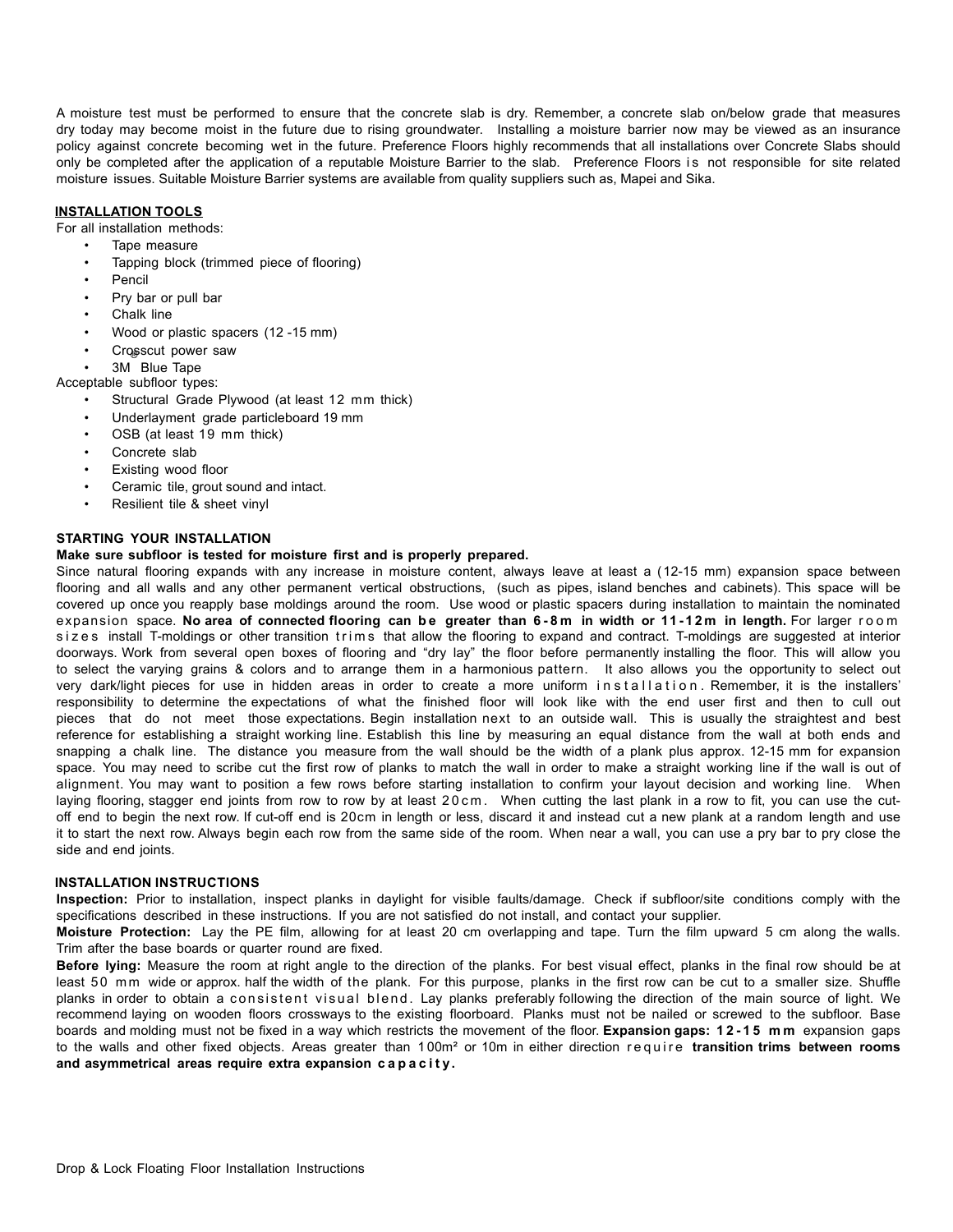#### **INSTALLING THE FIRST ROW:**

- 1. Starting from the LEFT with the tongue facing the wall, carefully place the first board in place. Use spacers along the wall allowing required expansion gap (12-15 mm). (Figure 1)
- 2. Align the next piece by overlapping the end of the first board so that the joint is tight when the board lays flat. Some slight adjustment of the board may be necessary to assure a tight fit. Place spacers against wall to restrain movement and maintain expansion gap.
- 3. Continue in this manner until reaching the final plank in the first row.
- 4. Cut the final board piece to length allowing for the required expansion gap.
- 5. Place spacers against wall to restrain movement and maintain expansion gap.

### **CONTINUING THE INSTALLATION:**

- 1. Begin the second row with the cut piece from the first row. (Figure 2) **If the cut piece is shorter than 20 cm, do not use it.** Instead, begin with a new board that is at least 20cm in length and allows 20cm between the end joints on the adjacent planks.
- 2. Position the first board in place by angling it up slightly, pushing forward and interlocking the side Tongue. (Figure 3) Slide the board to the left as necessary to align the edges of the end joint.
- 3. Carefully push boards down until the tongue and groove lock together on the side and ends. (Figure 4)
- 4. A slight tap with a tapping block is necessary to complete the interlock.
- 5. Restrain the movement of the board by inserting a spacer in the expansion gap at the end of the board.
- 6. Install the remaining boards and rows in the same manner. (Figures 3 & 4)
- 7. Cut the last board to size allowing for the required expansion gap. Place spacers against wall to restrain movement and maintain expansion gap. If necessary, complete the tight fit by tapping the board into place with a pull bar.
- 8. Whenever practical, use cut pieces from previous rows as the starter board to reduce waste.
- 9. Maintain 20cm spacing between end joints after the first four rows for best appearance.

#### **INSTALLING FINAL ROW:**

- 1. The last row may need to be cut lengthwise (ripped).
- 2. Place the last row of planks to be fit no top of the last row of installed planks. Use a piece of plank as a scribe to trace the contour of the wall.
- 3. Mark where the board will be cut. If the fit of the wall is simple and straight, simply measure for the correct fit and cut.
- 4. After boards are cut, position planks and tighten the fit using the pull bar.

#### **INSTALLING UNDER A DOOR JAMB:**

- 1. Installation under moldings (such as door jambs) may require that the top lip of the groove on the end be reduced in size.
- 2. Using a small plane or knife plane, carefully shave off the ledge of the groove. (Figure 5)
- 3. After the groove ledge has been trimmed, place the board in place and tighten with a pull bar to test for fit. The installer must be sure that the required expansion gap has been maintained and the flooring is not pinched.
- 4. If fit is not correct, re-trim as necessary.
- 5. Place a bead of wood glue on the bottom lip of the groove.
- 6. Insert the tongue into the groom and tighten the fit with a pull bar. Hold the board in place

with painters tape (3M Scotch-Blue™ 2080 Tape) until the glue is dry. **Do not use masking tape or duct tape as they may damage the floors finish coating.**









Figure 3



Figure 4